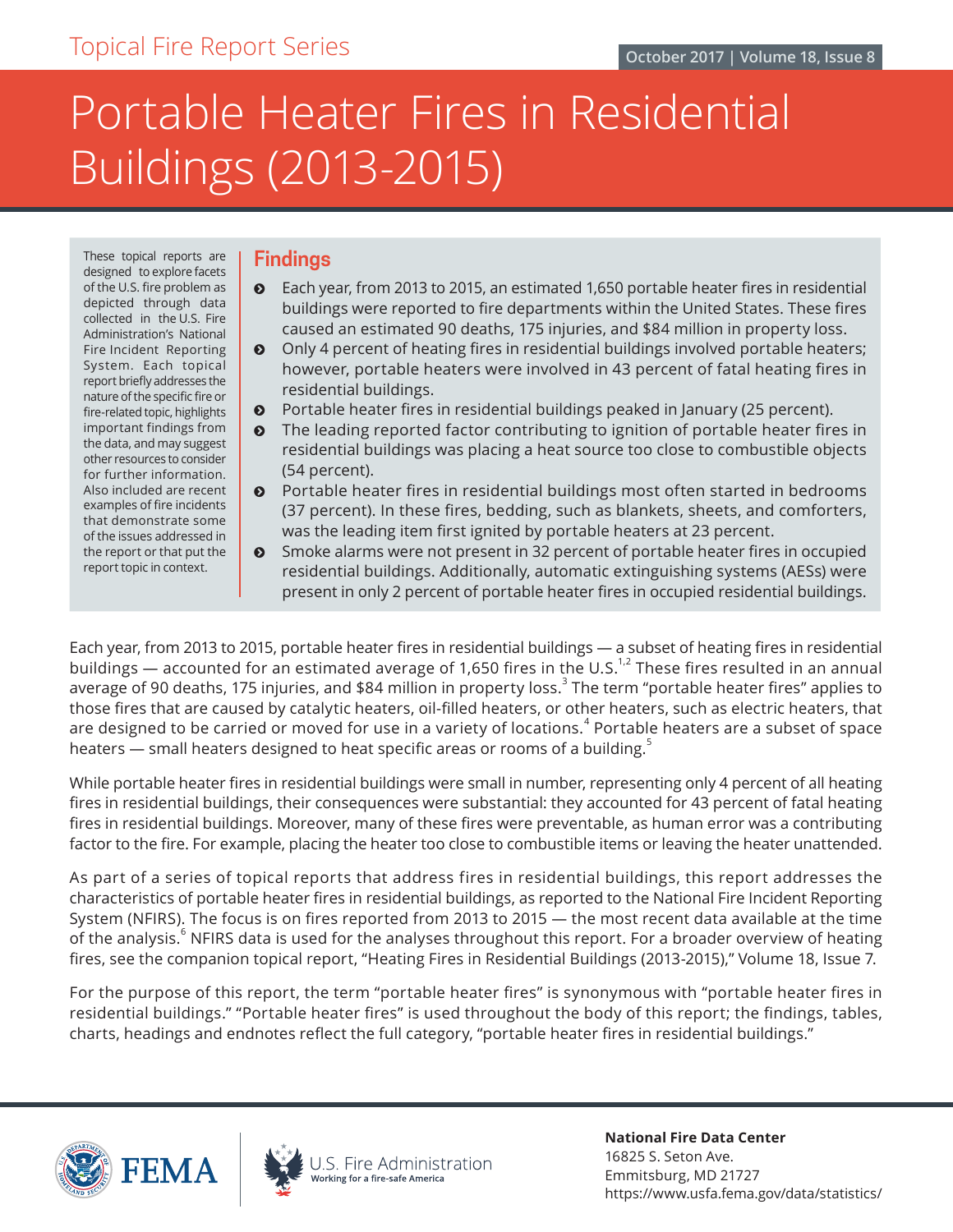# **Type of fire**

Building fires are divided into two classes of severity in the NFIRS: "confined fires," which are fires confined to certain types of equipment or objects, and "nonconfined fires," which are fires that are not confined to certain types of equipment or objects. Confined building fires are small fire incidents that are limited in extent, staying within pots, fireplaces, or certain other noncombustible containers.<sup>7</sup> Confined fires rarely result in serious injury or large content loss and are expected to have no significant accompanying property loss due to flame damage.<sup>8</sup>

Very few portable heater fires were confined fires — only 1 percent. The few fire incident records coded as "confined" portable heater fires in the NFIRS had sufficient data to be included in the overall analyses. As a result, the remainder of this report addresses all portable heater fires in residential buildings and does not distinguish between confined and nonconfined fires.

## **Loss measures**

[Table 1](#page-1-0) presents losses of reported portable heater fires and all other heating fires in residential buildings (i.e., excluding portable heater fires) averaged over the three-year period from 2013 to 2015. $^{\circ}$  All of the loss measures for portable heater fires were substantially higher than the same loss measures for all other heating fires in residential buildings. As discussed, portable heater fires are mostly nonconfined fires (99 percent). As expected, their associated loss measures are higher since nonconfined fires are generally larger fires resulting in serious injury and more content losses. It is also expected that the loss measures for all other heating fires in residential buildings are lower as most confined fires, which are smaller, rarely result in serious injury or large content losses.<sup>10</sup>

#### <span id="page-1-0"></span>**Table 1. Loss measures for portable heater fires in residential buildings (three-year average, 2013-2015)**

| <b>Measure</b>         | <b>Portable heater fires in</b><br>residential buildings | <b>Heating fires in</b><br>residential buildings<br>(excluding portable heater fires) |
|------------------------|----------------------------------------------------------|---------------------------------------------------------------------------------------|
| <b>Average loss:</b>   |                                                          |                                                                                       |
| Fatalities/1,000 fires | 25.8                                                     | 1.2                                                                                   |
| Injuries/1,000 fires   | 75.6                                                     | 9.4                                                                                   |
| Dollar loss/fire       | \$35,360                                                 | \$6,660                                                                               |

Source: NFIRS 5.0.

Notes: 1. Average loss for fatalities and injuries is computed per 1,000 fires. Average dollar loss is computed **per fire** and is rounded to the nearest \$10.

2. The 2013 and 2014 dollar-loss values were adjusted to 2015 dollars.

# **Where portable heater fires in residential buildings occur**

One- and two-family residences were disproportionately represented in portable heater fires (Table 2).<sup>11</sup> One- and two-family residences accounted for 88 percent of portable heater fires — yet they represented only 64 percent of residential building fires.<sup>12</sup> Multifamily dwellings accounted for an additional 8 percent of portable heater fires. Multifamily dwellings, especially older apartments, condominiums, and the like, often have building-wide heating systems and the need for portable heaters may be less, perhaps accounting for the differences in portable heater fire incidence.

## **Table 2. Portable heater fires in residential buildings by property use (2013-2015)**

| <b>Property use</b>                      | Portable heater fires in residential buildings<br>(percent) |
|------------------------------------------|-------------------------------------------------------------|
| One- or two-family residential buildings | 87.7                                                        |
| Multifamily residential buildings        | 7.9                                                         |
| Other residential buildings              | 4.4                                                         |
| Total                                    | 100.0                                                       |

Source: NFIRS 5.0.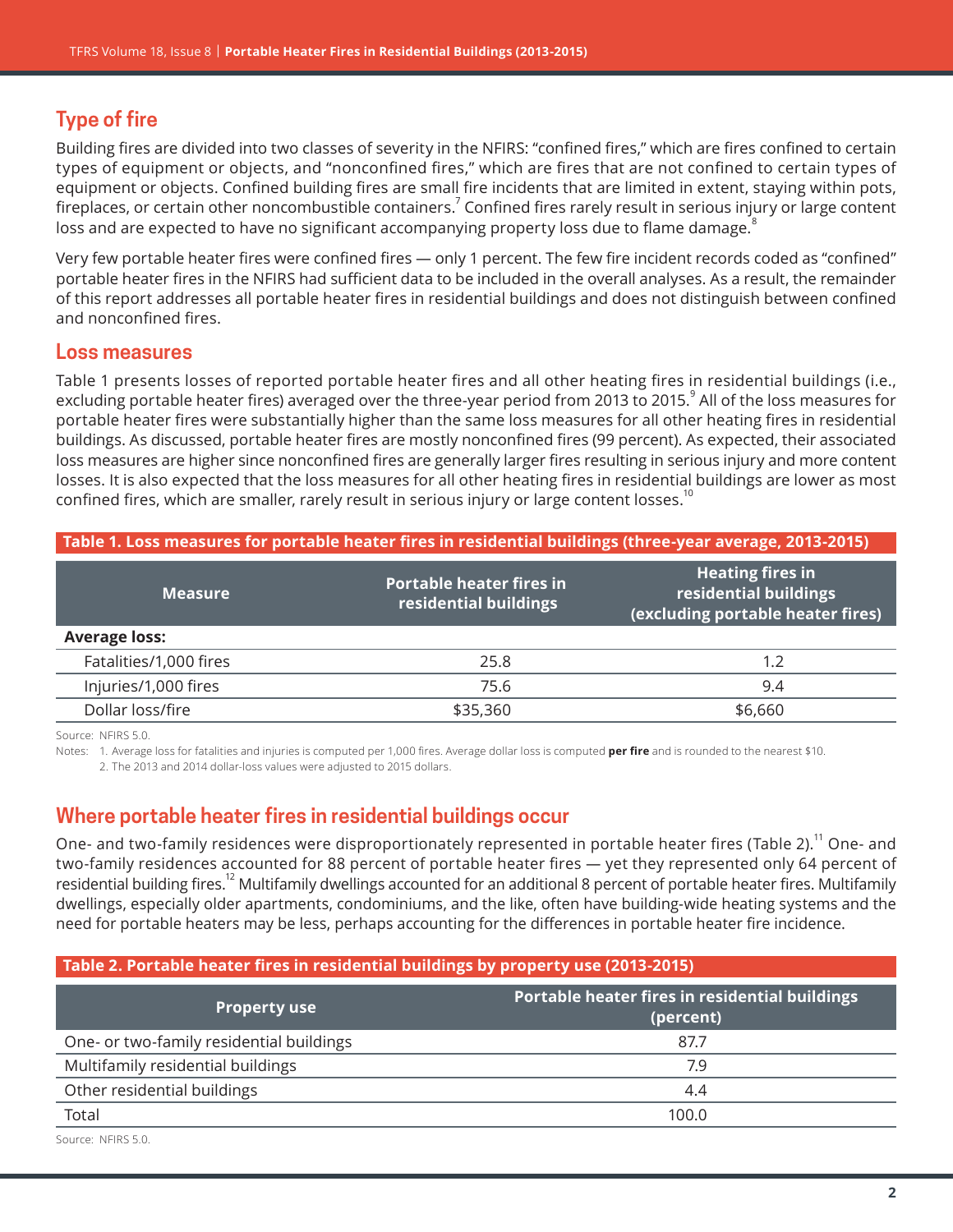Most portable heater fires started in bedrooms (37 percent) or family rooms and living rooms (16 percent). Fires that started in other function or activity areas accounted for 7 percent of fires (Table 3).

#### **Table 3. Leading areas of fire origin in portable heater fires in residential buildings (2013-2015)**

| <b>Areas of fire origin</b>                        | Percent of portable heater fires in<br>residential buildings (unknowns apportioned) |
|----------------------------------------------------|-------------------------------------------------------------------------------------|
| <b>Bedrooms</b>                                    | 36.8                                                                                |
| Common room, den, family room, living room, lounge | 15.7                                                                                |
| Other function areas                               | 6.9                                                                                 |
| <b>Bathrooms</b>                                   | 5.6                                                                                 |
| Vehicle storage: garage, carport                   | 5.5                                                                                 |

Source: NFIRS 5.0.

# **When portable heater fires in residential buildings occur**

As shown in Figure 1, portable heater fires were relatively constant throughout the day with some slight variations. They were generally at their lowest in the early morning hours, roughly between 5 and 8 a.m., and at their highest from noon to 4 p.m. This latter four-hour period accounted for 19 percent of portable heater fires.<sup>13</sup>



**Figure 1. Portable heater fires in residential buildings by time of alarm (2013-2015)**

Source: NFIRS 5.0. Note: Total does not add up to 100 percent due to rounding.

Figure 2 shows the pattern of portable heater fires reported to the NFIRS throughout the year. As expected, the number of portable heater fires increased during the late fall and winter months (November through March), peaking in January (25 percent). From April to September, fire incidence declined from 5 percent to less than 1 percent. This is not surprising as the use of portable heaters is less common during the spring, summer and early fall months.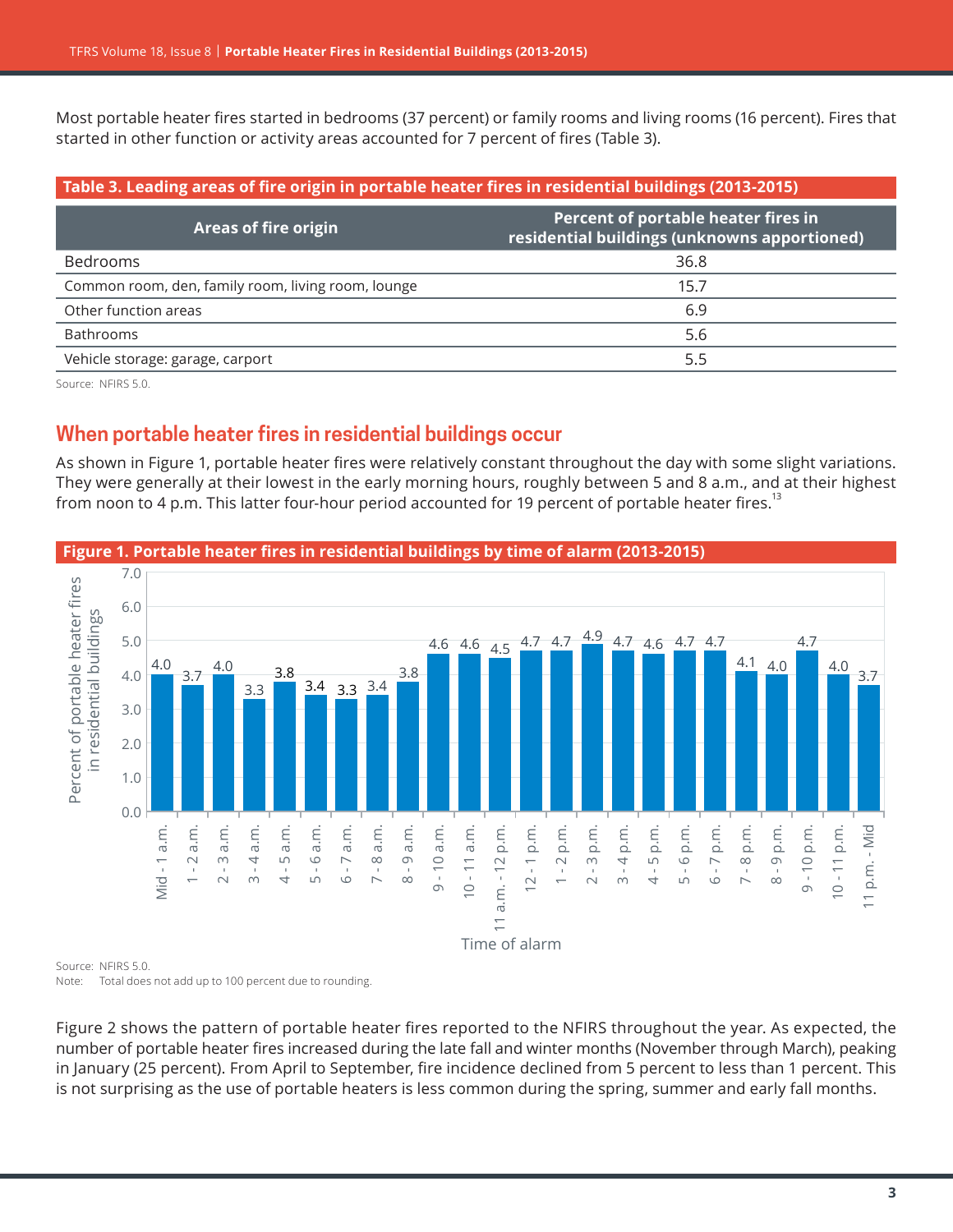#### 30.0 Percent of portable heater fires Percent of portable heater fires 25.0 25.0 in residential buildings in residential buildings 19.3 20.0 16.8 15.0 13.2 11.3 10.0 5.1 5.0 5.0 2.5 0.5 0.2 0.4 0.7 0.0 March June April May July August January February September September October November December November December Month of year

#### **Figure 2. Portable heater fires in residential buildings by month (2013-2015)**

Source: NFIRS 5.0.

# **Fire spread in portable heater fires in residential buildings**

Fifty percent of portable heater fires remained limited to the object or room of origin (Figure 3). When compared to other residential heating-related fires, portable heater fires tended to spread further throughout the home. Fifty percent of portable heater fires spread beyond the room of fire origin. By contrast, only 36 percent of nonconfined heating fires (excluding portable heater fires) in residential buildings spread beyond the room of origin. This increased fire spread may be, in part, why portable heater fires tended to be more serious as shown by the loss measures in [Table](#page-1-0) 1.



Source: NFIRS 5.0.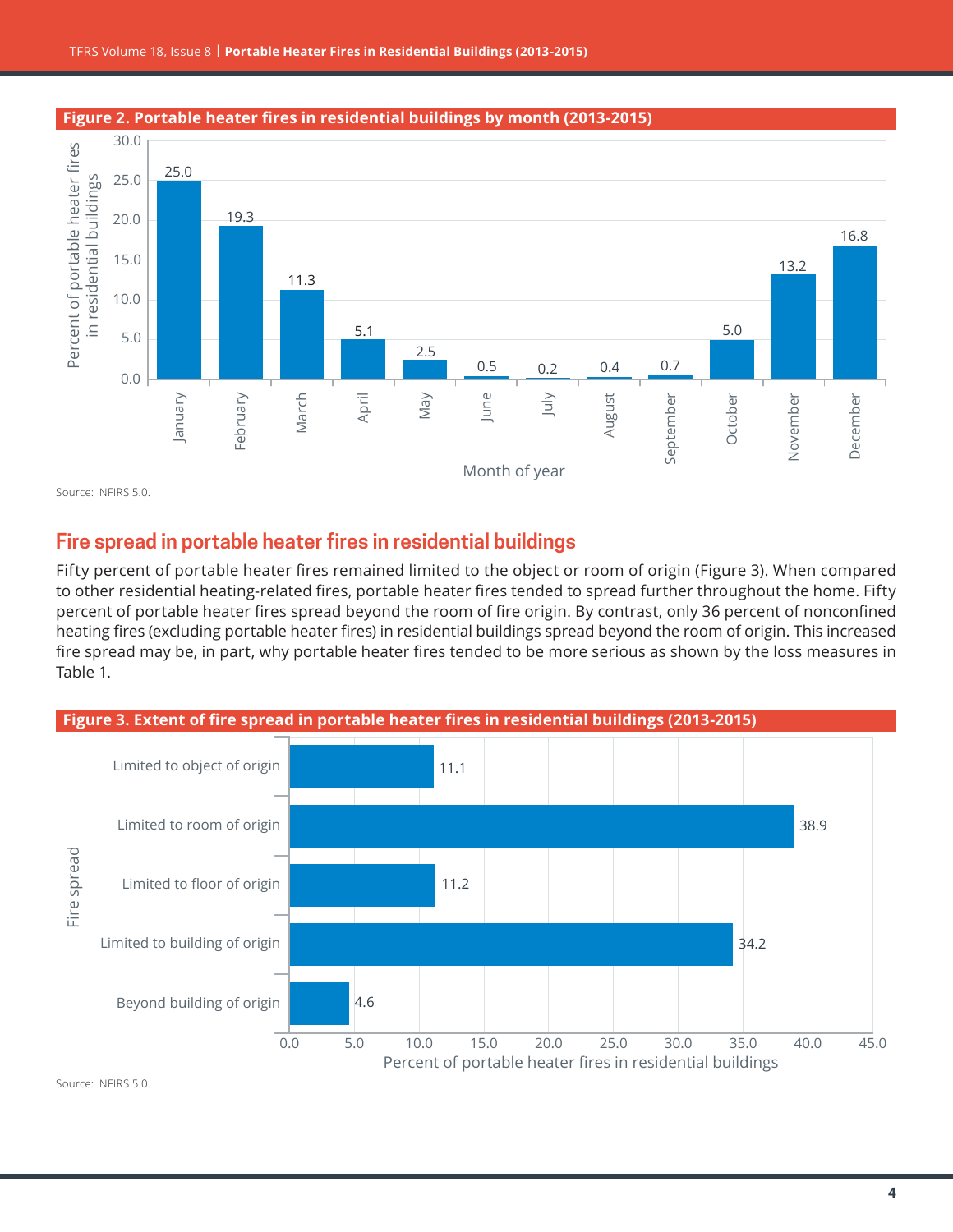# **Item first ignited in portable heater fires in residential buildings**

Thirty-one percent of items first ignited in portable heater fires fell under the "soft goods, wearing apparel" category (Figure 4). This category includes bedding, curtains and clothing. The next leading category, "structural component or finish," accounted for another 27 percent of portable heater fires. This category includes structural members or framing; exterior trim and finishes; interior wall coverings; insulation within the walls; and floor coverings, such as rugs or carpets. "Furniture, utensils" was the third leading category at 16 percent.



#### Source: NFIRS 5.0.

Note: Total percentages for each distribution of portable heater fires in residential buildings do not add up to 100 percent due to rounding.

Of the fires that originated in bedrooms (Table 3), bedding (such as blankets, sheets and comforters) was the leading item first ignited by portable heaters (23 percent). Clothing not on a person accounted for another 13 percent.

For portable heater fires that originated in family rooms or living rooms, 24 percent were started with the ignition of upholstered sofas and chairs. Floor coverings, such as rugs, carpets or mats, accounted for 10 percent, while electrical wire and cable insulation accounted for an additional 10 percent.

# **Factors contributing to ignition in portable heater fires in residential buildings**

Table 4 shows the leading factors contributing to ignition of portable heater fires. Placing a heat source too close to combustible objects was the leading contributing factor (54 percent). Unspecified electrical failure, malfunction was a contributing factor in 11 percent of portable heater fires, and unattended equipment was a contributing factor in 9 percent of the fires. These three contributing factors played a role in 73 percent of residential portable heater fires.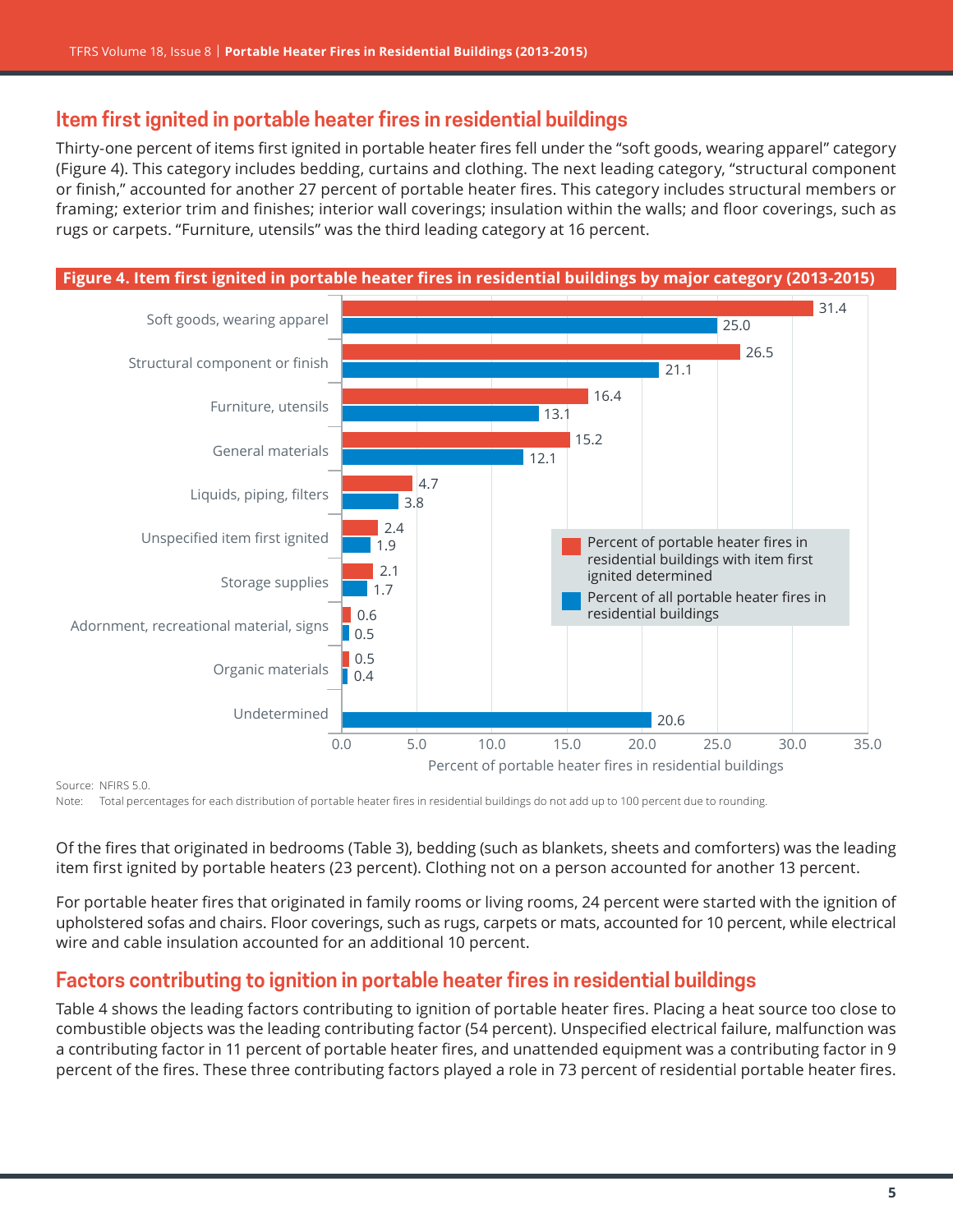#### **Table 4. Leading factors contributing to ignition for portable heater fires in residential buildings (where factors contributing to ignition were specified, 2013-2015)**

| <b>Factors contributing to ignition</b>     | Percent of portable heater fires in<br>residential buildings (unknowns apportioned) |
|---------------------------------------------|-------------------------------------------------------------------------------------|
| Heat source too close to combustibles       | 53.7                                                                                |
| Unspecified electrical failure, malfunction | 10.9                                                                                |
| Unattended equipment                        | 8.6                                                                                 |
| Unspecified short-circuit arc               | 4.8                                                                                 |
| Unspecified mechanical failure, malfunction | 4.1                                                                                 |

Source: NFIRS 5.0.

Notes: 1. Includes only incidents where factors that contributed to the ignition of the fire were specified.

2. Multiple factors contributing to fire ignition may be noted for each incident.

# **Portable heater equipment involved in ignition**

Table 5 shows the specific type of portable heater that provided the principal heat source to cause the ignition of the fire. Heaters including floor furnaces, wall heaters and baseboard heaters were the leading equipment involved in ignition in 77 percent of the reported portable heater fires in residential buildings. Oil filled heaters and catalytic heaters accounted for the remaining 23 percent of portable heaters involved in the ignition of these fires.

#### **Table 5. Portable heater equipment involved in ignition in residential building fires (2013-2015) Equipment involved in ignition Percent of portable heater fires in residential buildings (unknowns apportioned)** Heater; includes floor furnaces, wall heaters and baseboard heaters 77.4 Heater, oil filled 13.2 Heater, catalytic 9.3

Source: NFIRS 5.0

Note: Total does not add up to 100 percent due to rounding.

# **Suppression/Alerting systems in portable heater fires in residential buildings**

Fire fatalities and injuries have declined over the last 35 years, partly due to new technologies to detect and extinguish fires. Smoke alarms are present in most homes. In addition, the use of residential sprinklers is widely supported by the fire service and is gaining support within residential communities.

Note that the data presented in Tables 6, 7 and 8 are the raw counts from the NFIRS dataset and are not scaled to national estimates of smoke alarms and sprinklers in portable heater fires. In addition, the NFIRS does not allow for the determination of the type of smoke alarm (i.e., photoelectric or ionization) or the location of the smoke alarm with respect to the area of fire origin.

#### Smoke alarms

As shown in Table 6, smoke alarms were reported as present in 39 percent of portable heater fires. Smoke alarms were not present in 33 percent of portable heater fires, and firefighters were unable to determine if a smoke alarm was present in another 28 percent of these fires. Additionally, smoke alarm presence was not reported in less than 1 percent of incidents.<sup>14</sup> Thus, smoke alarms were potentially missing in 33 to 61 percent of these fires with the ability to spread and possibly result in fatalities.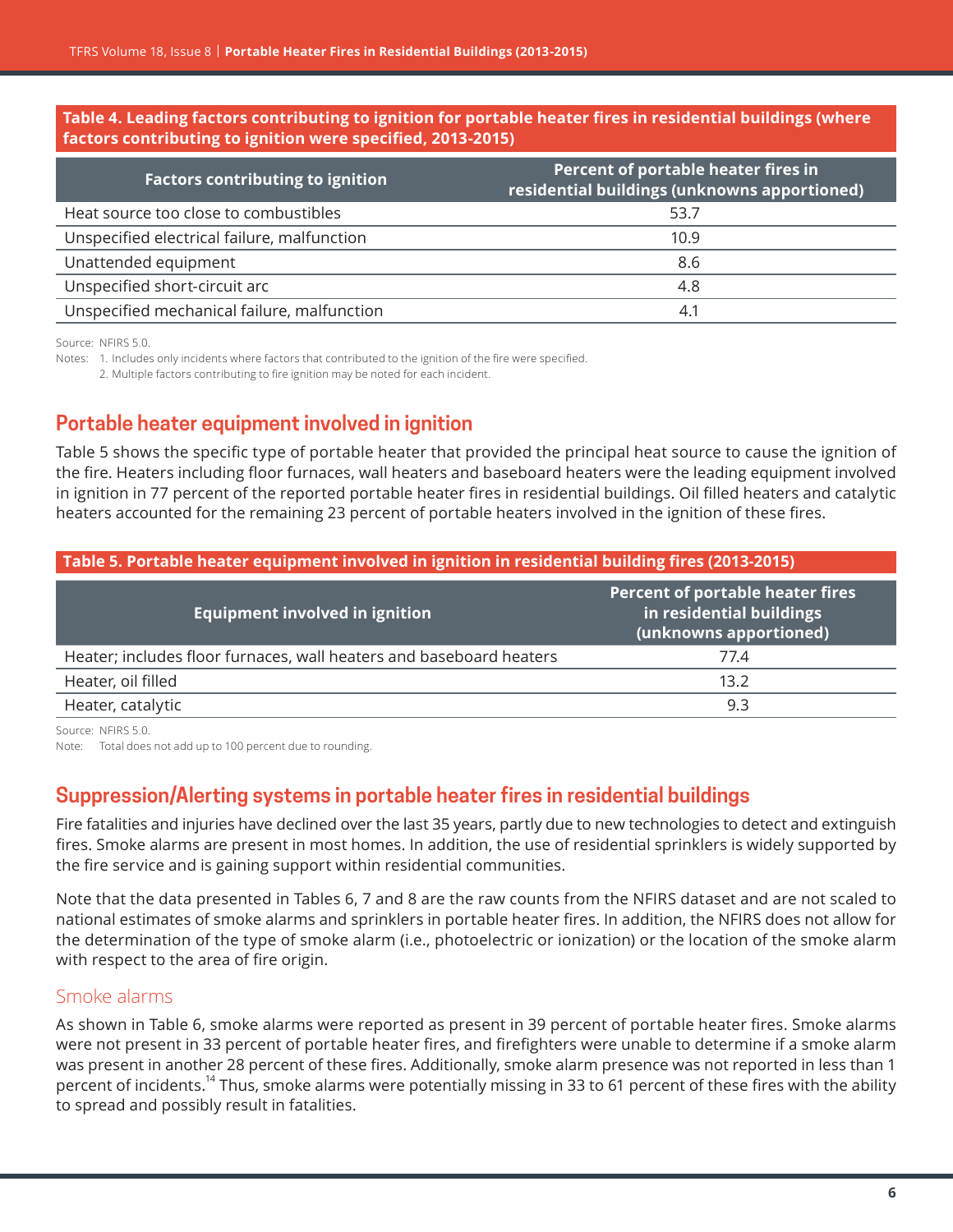| Table 6. Presence of smoke alarms in portable heater fires in residential buildings (2013-2015) |         |  |
|-------------------------------------------------------------------------------------------------|---------|--|
| <b>Presence of smoke alarms</b>                                                                 | Percent |  |
| Present                                                                                         | 38.7    |  |
| None present                                                                                    | 32.9    |  |
| Undetermined                                                                                    | 27.9    |  |
| Null/Blank                                                                                      | 0.5     |  |
| Total                                                                                           | 100.0   |  |
|                                                                                                 |         |  |

Source: NFIRS 5.0.

While 7 percent of all portable heater fires occurred in residential buildings that were **not** currently or routinely occupied, these buildings — which are under construction, undergoing major renovation, vacant and the like — are unlikely to have alerting and suppression systems that are in place and, if in place, that are operational. In fact, only 12 percent of all portable heater fires in unoccupied residential buildings were reported as having smoke alarms that operated. As a result, the detailed smoke alarm analyses in the next section focus on portable heater fires in occupied residential buildings only.

#### Smoke alarms in portable heater fires in occupied residential buildings

Smoke alarms were reported as present in 40 percent of portable heater fires in occupied residential buildings (Table 7). No smoke alarms were present in 32 percent of portable heater fires in occupied residential buildings, and firefighters were unable to determine if a smoke alarm was present in another 28 percent of these fires.

When smoke alarms were present (40 percent) and the alarm operational status was considered, the percentage of smoke alarms reported as present consisted of:

- $\bullet$  Present and operated  $-$  23 percent.
- **•** Present but did not operate 10 percent (alarm failed to operate, 7 percent; fire too small, 3 percent).
- $\bullet$  Present but operational status unknown  $-7$  percent.

When the subset of incidents where smoke alarms were reported as present was analyzed separately as a whole, smoke alarms were reported to have operated in 59 percent of the incidents. Smoke alarms failed to operate in 18 percent of the incidents, and in another 7 percent, the fire was too small to activate the alarm. The operational status of the alarm was undetermined in 16 percent of the incidents.

If a fire occurs, properly installed and maintained smoke alarms provide an early warning signal to everyone in a home. Smoke alarms help save lives and property. The U.S. Fire Administration (USFA) continues to partner with other government agencies and fire service organizations to improve and develop new smoke alarm technologies. More information on smoke alarm technologies, performance, disposal and storage, training bulletins, and public education and outreach materials can be found at [https://www.usfa.fema.gov/prevention/technology/smoke\\_fire\\_alarms.](https://www.usfa.fema.gov/prevention/technology/smoke_fire_alarms.html) [html.](https://www.usfa.fema.gov/prevention/technology/smoke_fire_alarms.html) Additionally, the USFA's position statement on smoke alarms is available at [https://www.usfa.fema.gov/about/](https://www.usfa.fema.gov/about/smoke_alarms_position.html) [smoke\\_alarms\\_position.html](https://www.usfa.fema.gov/about/smoke_alarms_position.html).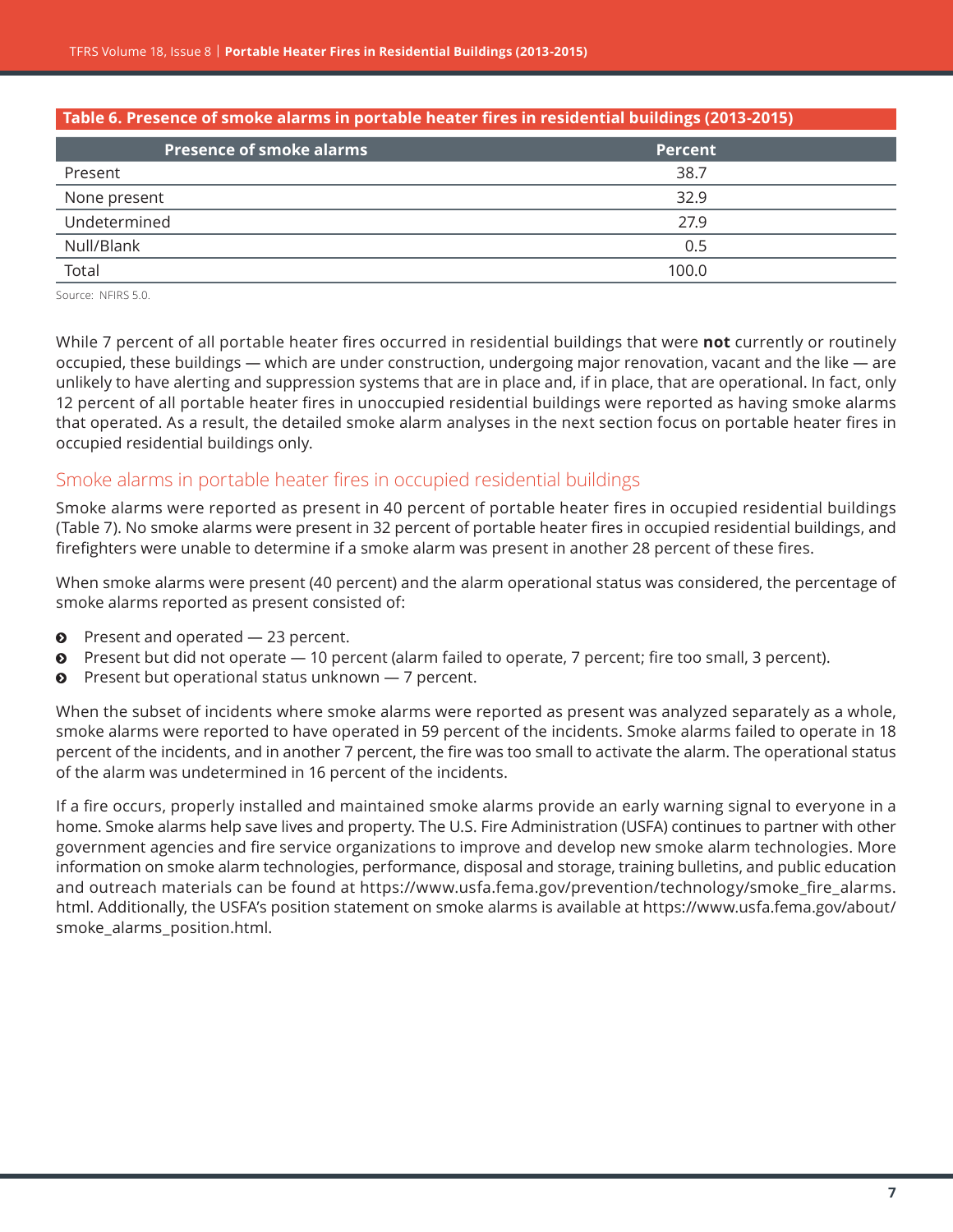| <b>Presence of</b><br>smoke alarms | <b>Smoke alarm operational status</b>  | <b>Smoke alarm effectiveness</b>                              |       | <b>Count Percent</b> |
|------------------------------------|----------------------------------------|---------------------------------------------------------------|-------|----------------------|
|                                    | Fire too small to activate smoke alarm |                                                               | 80    | 3.0                  |
| Present                            | Smoke alarm operated                   | Smoke alarm alerted occupants,<br>occupants responded         | 478   | 17.9                 |
|                                    |                                        | Smoke alarm alerted occupants,<br>occupants failed to respond | 16    | 0.6                  |
|                                    |                                        | No occupants                                                  | 78    | 2.9                  |
|                                    |                                        | Smoke alarm failed to alert occupants                         | 11    | 0.4                  |
|                                    |                                        | Undetermined                                                  | 44    | 1.6                  |
|                                    | Smoke alarm failed to operate          |                                                               | 190   | 7.1                  |
|                                    | Undetermined                           |                                                               | 174   | 6.5                  |
| None present                       |                                        |                                                               | 851   | 31.8                 |
| Undetermined                       |                                        |                                                               | 752   | 28.1                 |
| <b>Total incidents</b>             |                                        |                                                               | 2,674 | 100.0                |

**Table 7. NFIRS smoke alarm data for portable heater fires in occupied residential buildings (2013-2015)**

Source: NFIRS 5.0.

Notes: 1. The data presented in this table are raw data counts from the NFIRS dataset summed (not averaged) from 2013 to 2015. They do not represent national estimates of smoke alarms in portable heater fires in occupied residential buildings. They are presented for informational purposes.

2. Total percent does not add up to 100 percent due to rounding.

## Automatic extinguishing systems in portable heater fires in occupied residential buildings

The analyses presented here also differentiate between occupied and unoccupied housing, as very few reported fires in unoccupied housing have AESs present. Full AESs were present in only 2 percent of portable heater fires in occupied housing (Table 8).

Residential sprinkler systems help to reduce the risk of deaths and injuries, homeowner insurance premiums, and uninsured property losses. Yet many homes do not have AESs, although they are often found in hotels and businesses. Sprinklers are required by code in hotels and many multifamily residences. There are major movements in the U.S. fire service to require sprinklers in all new homes. At present, however, they are largely absent in residences nationwide.<sup>15</sup>

The USFA and fire service officials across the nation are working to promote and advance residential fire sprinklers. More information on costs and benefits, performance, training bulletins, and public education and outreach materials regarding residential sprinklers is available at [https://www.usfa.fema.gov/prevention/technology/home\\_](https://www.usfa.fema.gov/prevention/technology/home_fire_sprinklers.html) [fire\\_sprinklers.html](https://www.usfa.fema.gov/prevention/technology/home_fire_sprinklers.html). Additionally, the USFA's position statement on residential sprinklers is available at [https://www.](https://www.usfa.fema.gov/about/sprinklers_position.html) [usfa.fema.gov/about/sprinklers\\_position.html](https://www.usfa.fema.gov/about/sprinklers_position.html).

#### **Table 8. NFIRS automatic extinguishing system data for portable heater fires in occupied residential buildings (2013-2015)**

| <b>AES presence</b>    | Count | <b>Percent</b> |
|------------------------|-------|----------------|
| AES present            | 41    | 1.5            |
| Partial system present | ੨     | 0.1            |
| AES not present        | 2,521 | 94.3           |
| Unknown                | 109   | 4.1            |
| Total incidents        | 2,674 | 100.0          |

Source: NFIRS 5.0.

Note: The data presented in this table are raw data counts from the NFIRS dataset summed (not averaged) from 2013 to 2015. They do not represent national estimates of AESs in portable heater fires in occupied residential buildings. They are presented for informational purposes.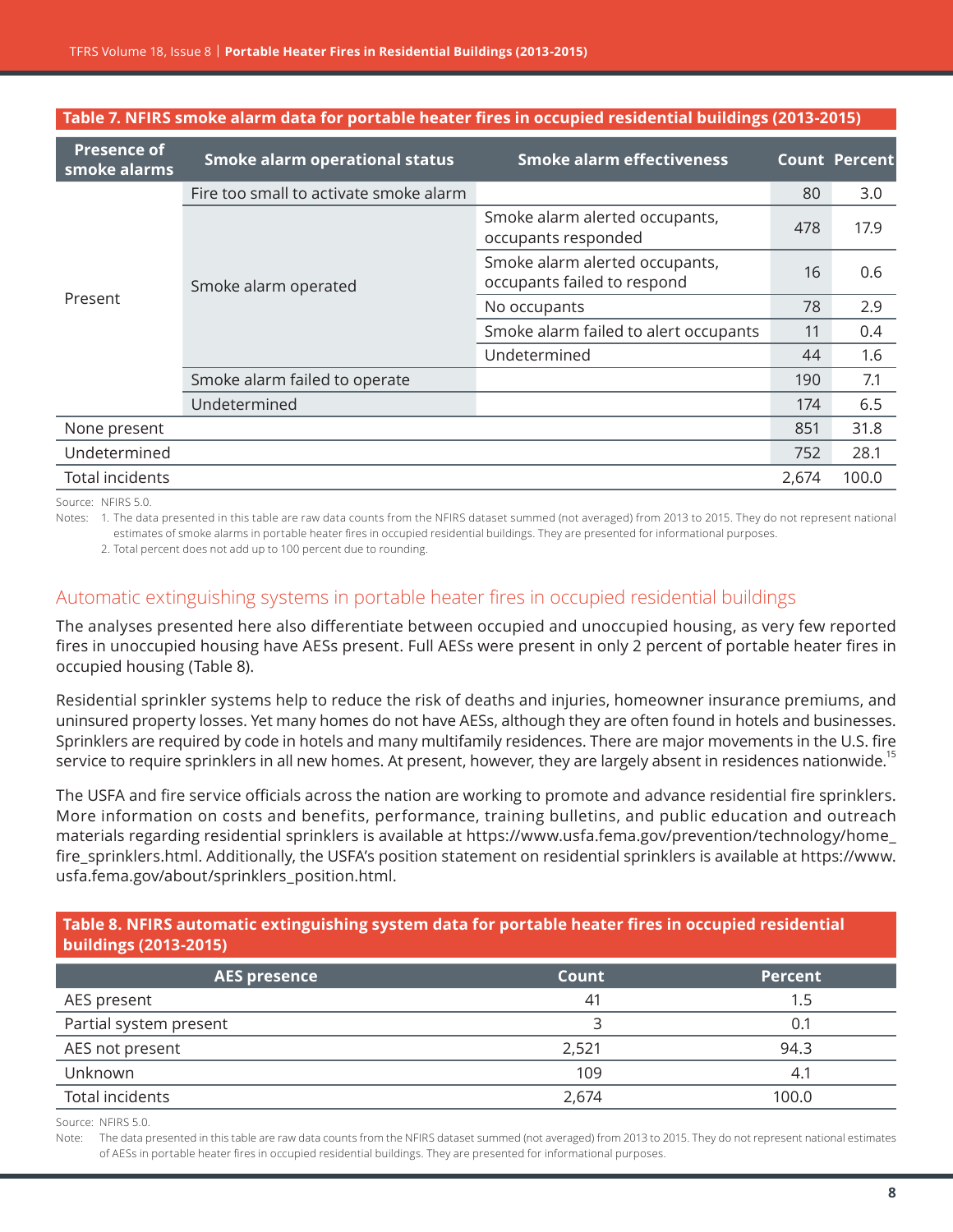# **Examples**

The following recent examples of portable heater fires reported by the media illustrate the leading factors contributing to ignition of these fires — unattended equipment left too close to combustibles — and the damage they cause:

- ĵ March 2017: A house fire outside of Portland, Oregon, killed five children, ages 4 to 13; one adult, age 38; and critically burned another family member, age 39. A component of the home's fireplace malfunctioned several days before the fire, causing the family to use a portable heater until they could get the fireplace repaired. Combustible materials placed too close to the portable heater ignited and started the devastating blaze. The one survivor was still in critical condition at a Portland hospital burn center.<sup>16</sup>
- ĵ February 2017: After they extinguished a mattress fire of a home in Billerica, Massachusetts, firefighters determined the cause to be an electric space heater sitting on top of an end table directly next to the bed. The two-alarm fire caused significant damage to the second floor of the home, making it uninhabitable. The occupants of the home were downstairs when the fire ignited and escaped without injury.<sup>17</sup>
- ĵ December 2016: Firefighters were dispatched about mid-day to an accidental apartment fire in Chattanooga, Tennessee. The firefighters contained the fire to one apartment. The fire started in the apartment's bedroom, but there was smoke damage to some adjacent apartments. The cause of the fire was a portable space heater that was placed too close to combustibles, including a bed. No one was home at the time of the fire, and no injuries were reported. One person was displaced as a result of the fire, and damages were estimated at \$15,000.<sup>18</sup>

# **NFIRS data specifications for portable heater fires in residential buildings**

Data for this report were extracted from the NFIRS annual Public Data Release (PDR) files for 2013, 2014 and 2015. Only version 5.0 data were extracted.

Portable heater fires in residential buildings were defined using the following criteria:

- Aid Types 3 (mutual aid given) and 4 (automatic aid given) were excluded to avoid double counting of incidents.
- **Q** Incident Types 111, 114, 116, 120 to 123:

| <b>Building fire</b><br>111<br>Chimney or flue fire, confined to chimney or flue<br>114<br>Fuel burner/boiler malfunction, fire confined<br>116<br>Fire in mobile property used as a fixed structure, other<br>120<br>Fire in mobile home used as fixed residence<br>121 |
|--------------------------------------------------------------------------------------------------------------------------------------------------------------------------------------------------------------------------------------------------------------------------|
|                                                                                                                                                                                                                                                                          |
|                                                                                                                                                                                                                                                                          |
|                                                                                                                                                                                                                                                                          |
|                                                                                                                                                                                                                                                                          |
|                                                                                                                                                                                                                                                                          |
| Fire in motor home, camper, recreational vehicle<br>122                                                                                                                                                                                                                  |
| Fire in portable building, fixed location<br>123                                                                                                                                                                                                                         |

Notes: Incident Types 114 and 116 do not specify if the structure is a building.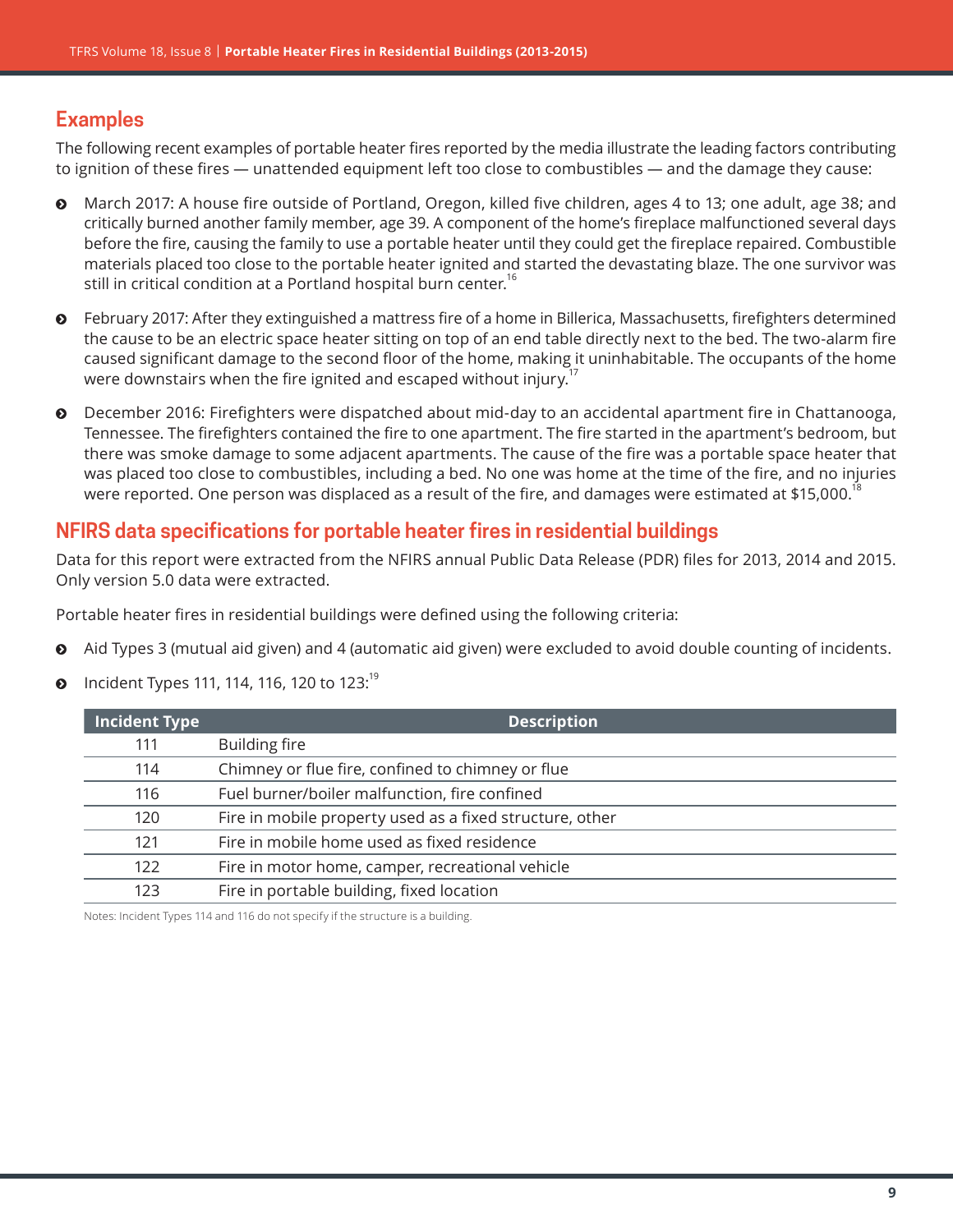Property Use Series 400, which consists of the following:

| <b>Property Use</b> | <b>Description</b>                         |
|---------------------|--------------------------------------------|
| 400                 | Residential, other                         |
| 419                 | One- or two-family dwelling                |
| 429                 | Multifamily dwelling                       |
| 439                 | Boarding/Rooming house, residential hotels |
| 449                 | Hotel/Motel, commercial                    |
| 459                 | Residential board and care                 |
| 460                 | Dormitory-type residence, other            |
| 462                 | Sorority house, fraternity house           |
| 464                 | Barracks, dormitory                        |

#### $\odot$  Structure Type:

- ▶ For Incident Types 114 and 116:
	- $\rightarrow$  1-Enclosed building, or
	- **→** 2—Fixed portable or mobile structure, or
	- $\rightarrow$  Structure Type not specified (null entry).
- ▶ For Incident Types 111 and 120 to 123:
	- $\rightarrow$  1—Enclosed building, or
	- **→** 2—Fixed portable or mobile structure.
- $\bullet$  The USFA Structure Fire Cause Methodology was used to determine residential building heating fire incidents.<sup>20</sup> Heating fire incidents involving heating stoves and food were believed to be cooking fires. As a result, fires with equipment involved in Ignition Code 124 (stove, heating) and Item First Ignited Code 76 (cooking materials, includes edible materials for man or animal, excludes cooking utensils) were excluded from the heating cause category.
- $\odot$  Equipment involved in Ignition Codes 141 to 143:

| Equipment<br>involved in<br>ignition | <b>Description</b>                                                                              |
|--------------------------------------|-------------------------------------------------------------------------------------------------|
| 141                                  | Heater; includes floor furnaces, wall heaters and baseboard heaters; excludes hot water heaters |
| 142                                  | Heater, catalytic                                                                               |
| 143                                  | Heater, oil-filled                                                                              |

 $\odot$  Equipment Portability Code 1 was used to identify portability.

The analyses contained in this report reflect the current methodologies used by the USFA. The USFA is committed to providing the best and most current information on the U.S. fire problem and continually examines its data and methodology to fulfill this goal. Because of this commitment, data collection strategies and methodological changes are possible and do occur. As a result, analyses and estimates of the fire problem may change slightly over time. Previous analyses and estimates on specific issues (or similar issues) may have used different methodologies or data definitions and may not be directly comparable to the current ones.

Information regarding the USFA's national estimates for residential building fires, as well as the data sources used to derive the estimates, can be found in the document "Data Sources and National Estimates Methodology Overview for the U.S. Fire Administration's Topical Fire Report Series (Volume 18)," [https://www.usfa.fema.gov/downloads/pdf/](https://www.usfa.fema.gov/downloads/pdf/statistics/data_sources_and_national_estimates_methodology_vol18.pdf) [statistics/data\\_sources\\_](https://www.usfa.fema.gov/downloads/pdf/statistics/data_sources_and_national_estimates_methodology_vol18.pdf)and\_national\_estimates\_methodology\_vol18.pdf. This document also addresses the specific NFIRS data elements analyzed in the topical reports, as well as "unknown" data entries and missing data.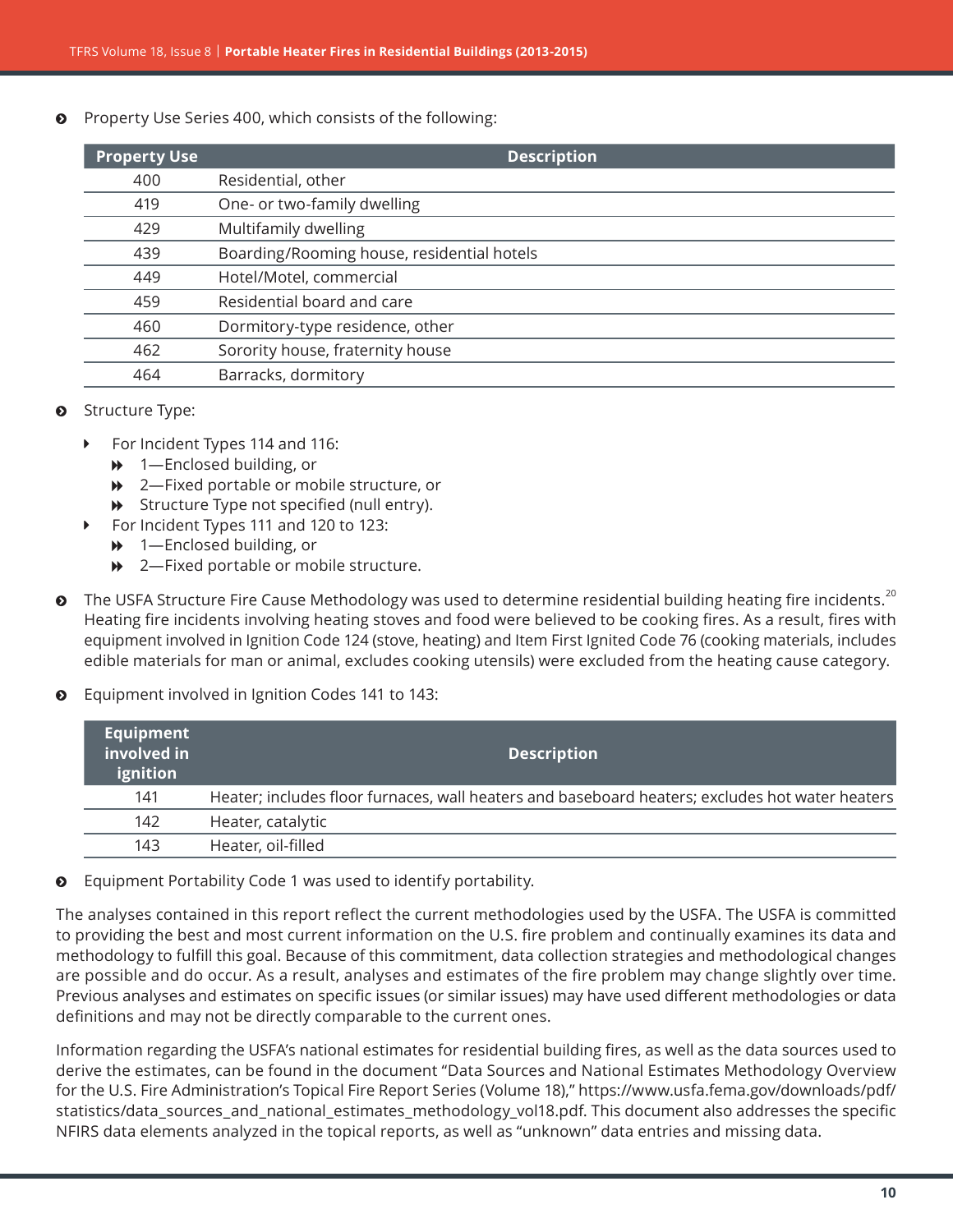To request additional information, visit [https://www.usfa.fema.gov/contact.html.](https://www.usfa.fema.gov/contact.html) To comment on this specific report, visit [http://apps.usfa.fema.gov/contact/dataReportEval?reportTitle=Portable%20Heater%20Fires%20in%20](http://apps.usfa.fema.gov/contact/dataReportEval?reportTitle=Portable%20Heater%20Fires%20in%20Residential%20Buildings%20(2013-2015)) [Residential%20Buildings%20\(2013-2015\)](http://apps.usfa.fema.gov/contact/dataReportEval?reportTitle=Portable%20Heater%20Fires%20in%20Residential%20Buildings%20(2013-2015)).

#### **Notes:**

1In the NFIRS Version 5.0, a structure is a constructed item of which a building is one type. In previous versions of the NFIRS, the term "residential structure" commonly referred to buildings where people live. To coincide with this concept, the definition of a residential structure fire for NFIRS 5.0 includes only those fires where the NFIRS 5.0 structure type is 1 or 2 (enclosed building and fixed portable or mobile structure) with a residential property use. Such structures are referred to as "residential buildings" to distinguish these buildings from other structures on residential properties that may include fences, sheds and other uninhabitable structures. In addition, confined fire incidents that have a residential property use but do not have a structure type specified are presumed to occur in buildings. Nonconfined fire incidents that have a residential property use without a structure type specified are considered to be invalid incidents (structure type is a required field) and are not included.

2The term "residential buildings" includes what are commonly referred to as "homes," whether they are one- or two-family dwellings or multifamily buildings. It also includes manufactured housing, hotels and motels, residential hotels, dormitories, assisted living facilities, and halfway houses — residences for formerly institutionalized individuals (patients with mental disabilities or drug addictions, or those formerly incarcerated) that are designed to facilitate their readjustment to private life. The term "residential buildings" does not include institutions, such as prisons, nursing homes, juvenile care facilities, or hospitals, even though people may reside in these facilities for short or long periods of time. 3National estimates are based on 2013 to 2015 native Version 5.0 data from the NFIRS, residential structure fire loss estimates from the National Fire Protection Association's (NFPA's) annual surveys of fire loss, and the USFA's residential building fire loss estimates: [https://www.usfa.](https://www.usfa.fema.gov/data/statistics/order_download_data.html) [fema.gov/data/statistics/order\\_download\\_data.html](https://www.usfa.fema.gov/data/statistics/order_download_data.html). Further information on the USFA's residential building fire loss estimates can be found in the "National Estimates Methodology for Building Fires and Losses," August 2012, [https://www.usfa.fema.gov/downloads/pdf/statistics/](https://www.usfa.fema.gov/downloads/pdf/statistics/national_estimate_methodology.pdf) [national\\_estimate\\_methodology.pdf](https://www.usfa.fema.gov/downloads/pdf/statistics/national_estimate_methodology.pdf). For information on the NFPA's survey methodology, see the NFPA's report "Fire Loss in the United States During 2015," September 2016, [http://www.nfpa.org/news-and-research/fire-statistics-and-reports/fire-statistics/fires-in-the-us/overall-fire](http://www.nfpa.org/news-and-research/fire-statistics-and-reports/fire-statistics/fires-in-the-us/overall-fire-problem/fire-loss-in-the-united-states)[problem/fire-loss-in-the-united-states](http://www.nfpa.org/news-and-research/fire-statistics-and-reports/fire-statistics/fires-in-the-us/overall-fire-problem/fire-loss-in-the-united-states). In this topical report, fires are rounded to the nearest 50, deaths to the nearest five, injuries to the nearest 25, and dollar loss to the nearest \$1 million.

4For purposes of this analysis, portable heater fires in residential buildings are defined as those residential buildings (defined above in endnote 2) for which the cause of the fire was determined to be portable heaters.

5Space heaters may be fixed (stationary) or portable. Space heaters typically include: heating and wood stoves; heaters (including portable kerosene heaters, portable electric heaters, oil-filled heaters, and catalytic heaters); local furnaces; and fireplace inserts.

6Fire department participation in the NFIRS is voluntary; however, some states do require their departments to participate in the state system. Additionally, if a fire department is a recipient of a Fire Act Grant, participation is required. From 2013 to 2015, 67 percent of the NFPA's annual average estimated 1,294,500 fires to which fire departments responded were captured in the NFIRS. Thus, the NFIRS is not representative of all fire incidents in the U.S. and is not a "complete" census of fire incidents. Although the NFIRS does not represent 100 percent of the incidents reported to fire departments each year, the enormous dataset exhibits stability from one year to the next, without radical changes. Results based on the full dataset are generally similar to those based on part of the data.

7In the NFIRS, confined fires are defined by Incident Type Codes 113 to 118.

<sup>8</sup>The NFIRS distinguishes between "content" and "property" loss. Content loss includes losses to the contents of a structure due to damage by fire, smoke, water and overhaul. Property loss includes losses to the structure itself or to the property itself. Total loss is the sum of the content loss and the property loss. For confined fires, the expectation is that the fire did not spread beyond the container (or rubbish for Incident Type Code 118), and hence, there was no property damage (damage to the structure itself) from the flames. However, there could be property damage as a result of smoke, water and overhaul.

9The average fire death and fire injury loss rates computed from the national estimates above do not agree with average fire death and fire injury loss rates computed from NFIRS data alone. The fire death rate computed from national estimates is (1,000 x 90/1,650) = 54.5 deaths per 1,000 portable heater fires in residential buildings, and the fire injury rate is (1,000 x 175/1,650) = 106.1 injuries per 1,000 portable heater fires in residential buildings.

10"Heating Fires in Residential Buildings (2013-2015)," USFA, October 2017, Volume 18, Issue 7, [https://www.usfa.fema.gov/downloads/pdf/](https://www.usfa.fema.gov/downloads/pdf/statistics/v18i7.pdf) [statistics/v18i7.pdf](https://www.usfa.fema.gov/downloads/pdf/statistics/v18i7.pdf).

11"One- and two-family residential buildings" include detached dwellings, manufactured homes, mobile homes not in transit, and duplexes. "Multifamily residential buildings" include apartments, townhouses, rowhouses, condominiums, and other tenement properties. "Other residential buildings" include boarding/rooming houses, hotel/motels, residential board and care facilities, dormitory-type residences, sorority/ fraternity houses, and barracks.

<sup>12"</sup>Residential Building Fires (2013-2015)," USFA, June 2017, Volume 18, Issue 1,<https://www.usfa.fema.gov/downloads/pdf/statistics/v18i1.pdf>. <sup>13</sup>For the purposes of this report, the time of the fire alarm is used as an approximation for the general time at which the fire started. However, in the NFIRS, it is the time at which the fire was reported to the fire department.

14All incidents where smoke alarm presence was not reported (i.e., null/blank) were confined fires (Incident Type code 116). The NFIRS allows abbreviated reporting for confined fires. Many reporting details of these fires (including smoke alarm presence) are not required, and as a result, may not be reported.